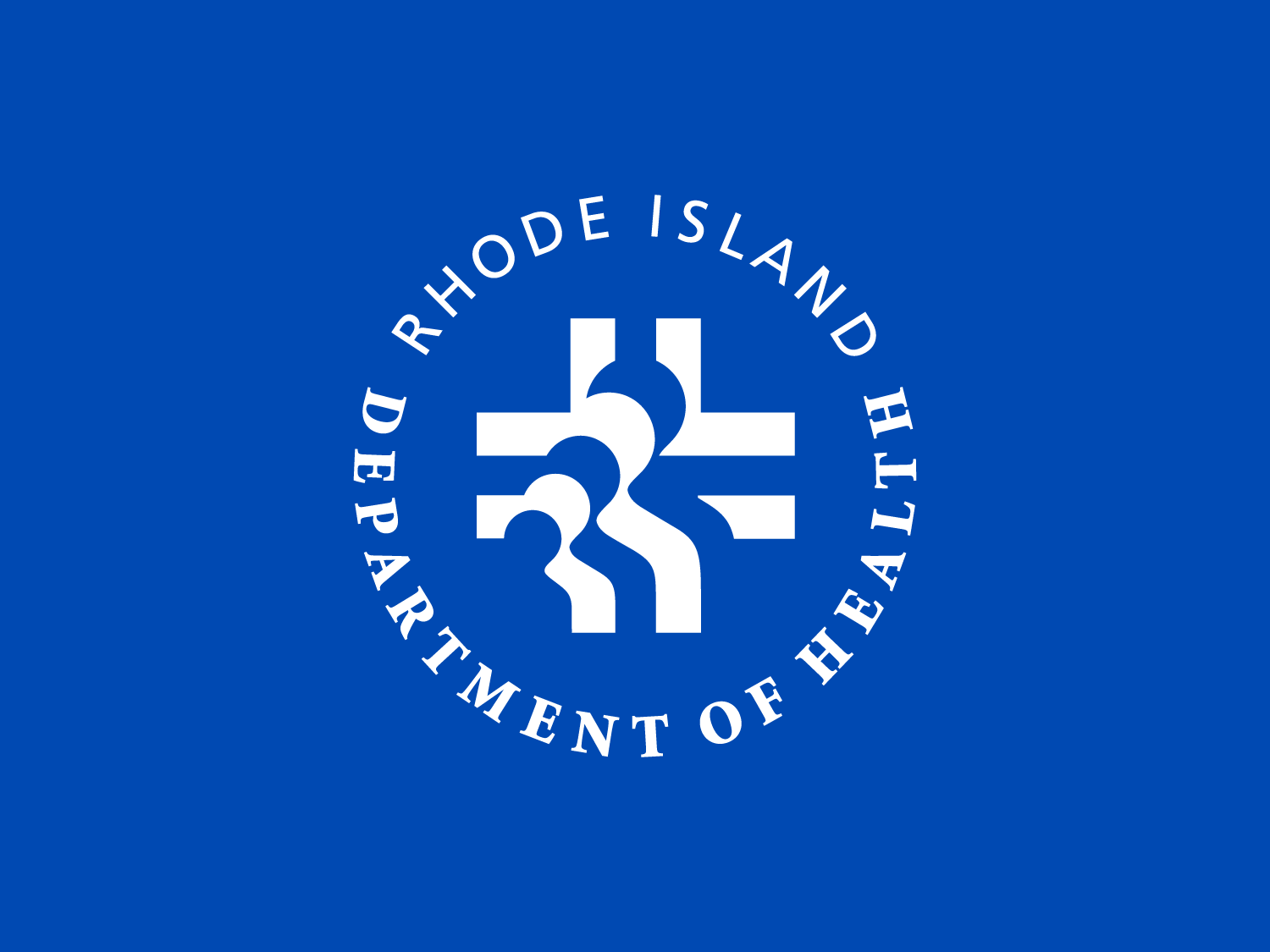

# **Gonorrhea Surveillance 2015-2019**

Rhode Island Department of Health

Division of Preparedness, Response, Infectious Disease and Emergency Medical Services Center for HIV, Hepatitis, STD, and TB Epidemiology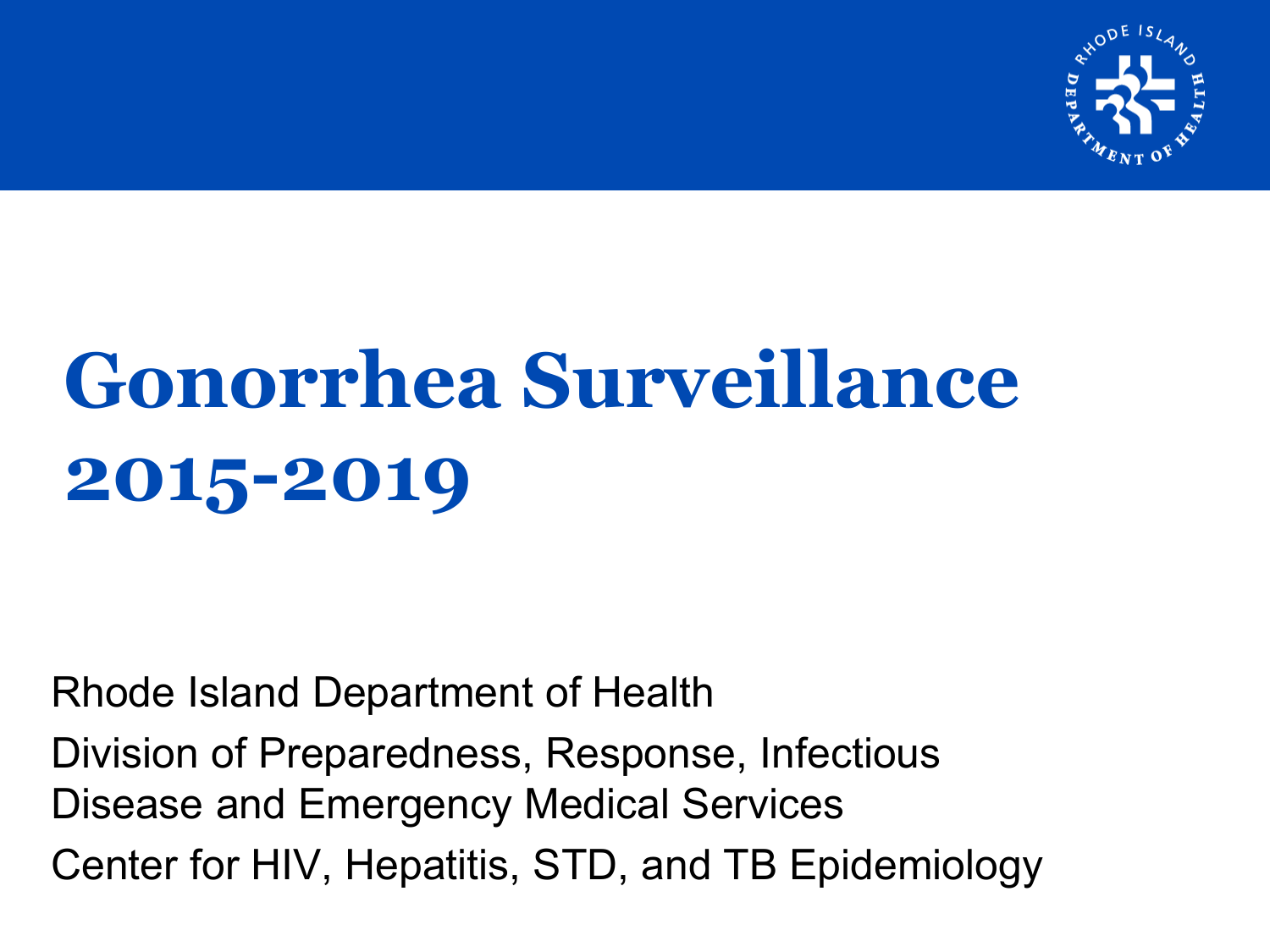## **About Gonorrhea**



- Gonorrhea is caused by a bacteria that is spread through sexual contact.
- Men may be asymptomatic or have any of the following symptoms: burning when urinating, discharge from the penis, or painful or swollen testicles.
- Most women with gonorrhea are asymptomatic.
- Anyone who is sexually active is at risk for gonorrhea, especially gay, bisexual, and other men who have sex with men; females younger than 25 years old; or older women with risk factors such as new/multiple sex partners.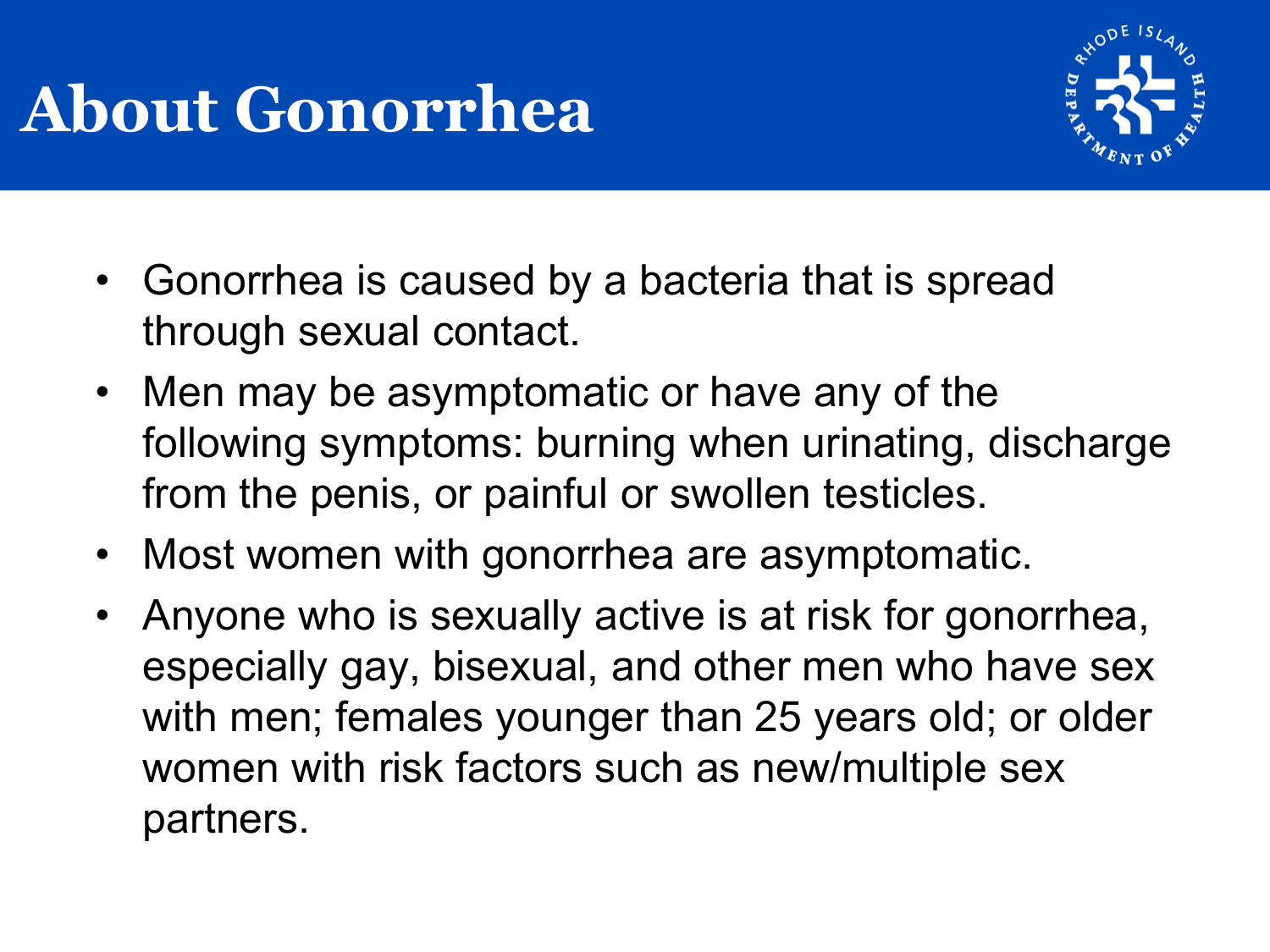## **Data Overview, Gonorrhea**



- There were 1,516 reported cases of gonorrhea in RI in 2019.
- The incidence rate in Rhode Island was 143.8 cases per 100,000 in 2019.
- The highest rates of gonorrhea are seen in Providence County.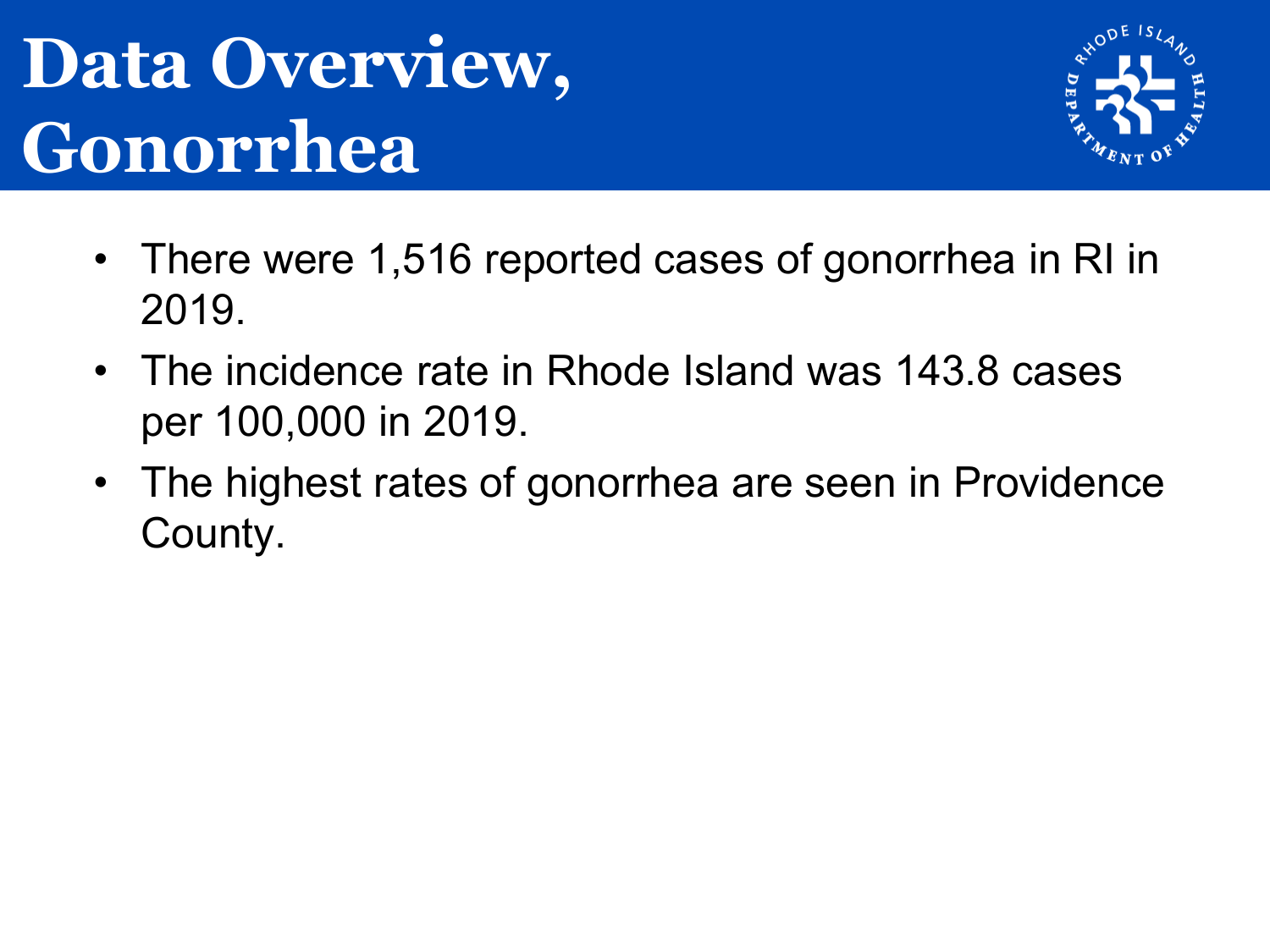## **Reported Cases of Gonorrhea, Rhode Island, 2015-2019**





**Figure 1:** In 2019, there were 1,516 cases of gonorrhea reported in Rhode Island, at a rate of 143.8 cases per 100,000 population. Gonorrhea cases increased by 13.5% since 2018.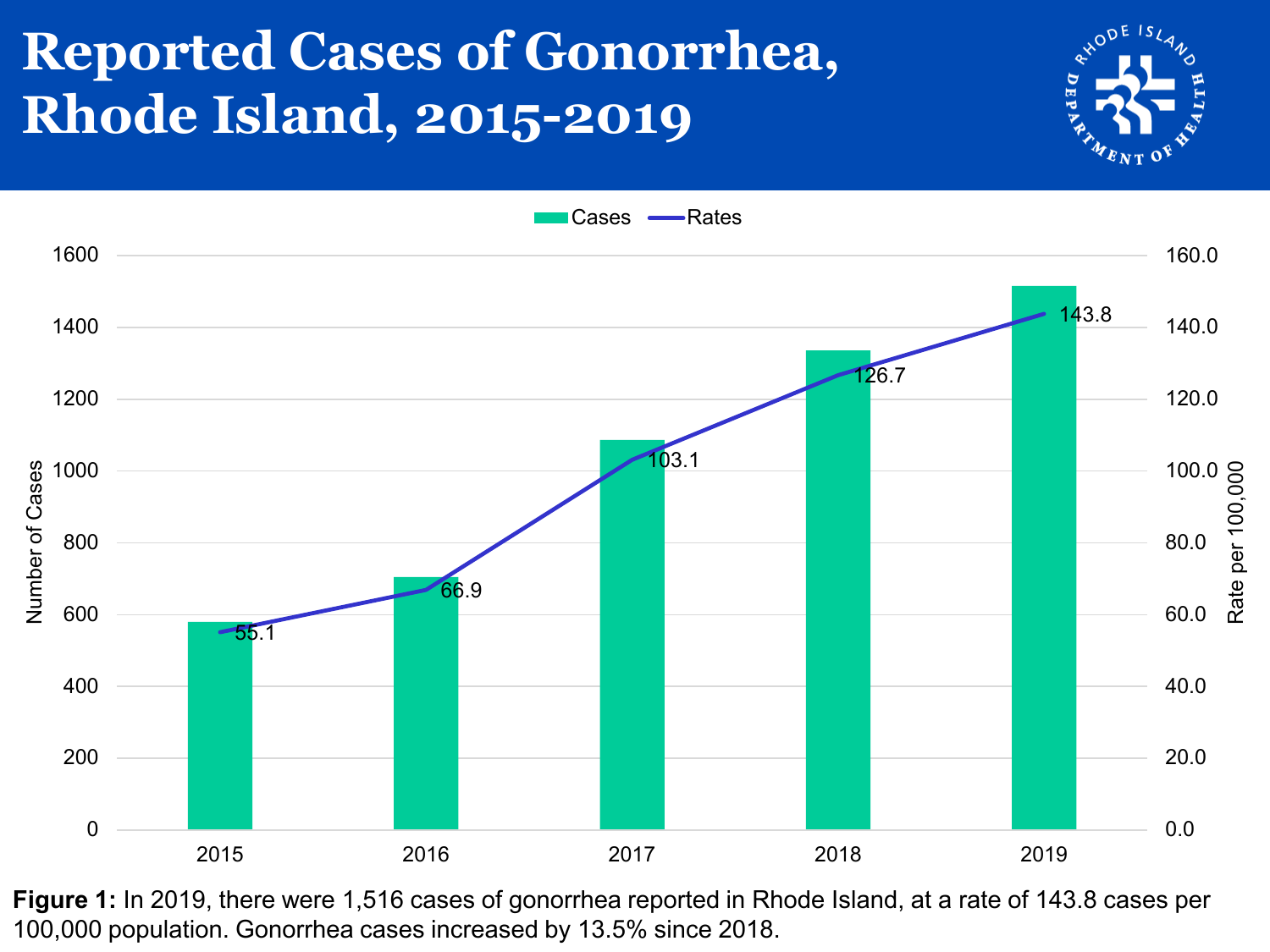### **Rate of Gonorrhea, Age Group, Rhode Island, 2019**





**Figure 2:** In 2019, gonorrhea rates were highest in the 20-29 year old age group, followed by the 30-39 year old age group.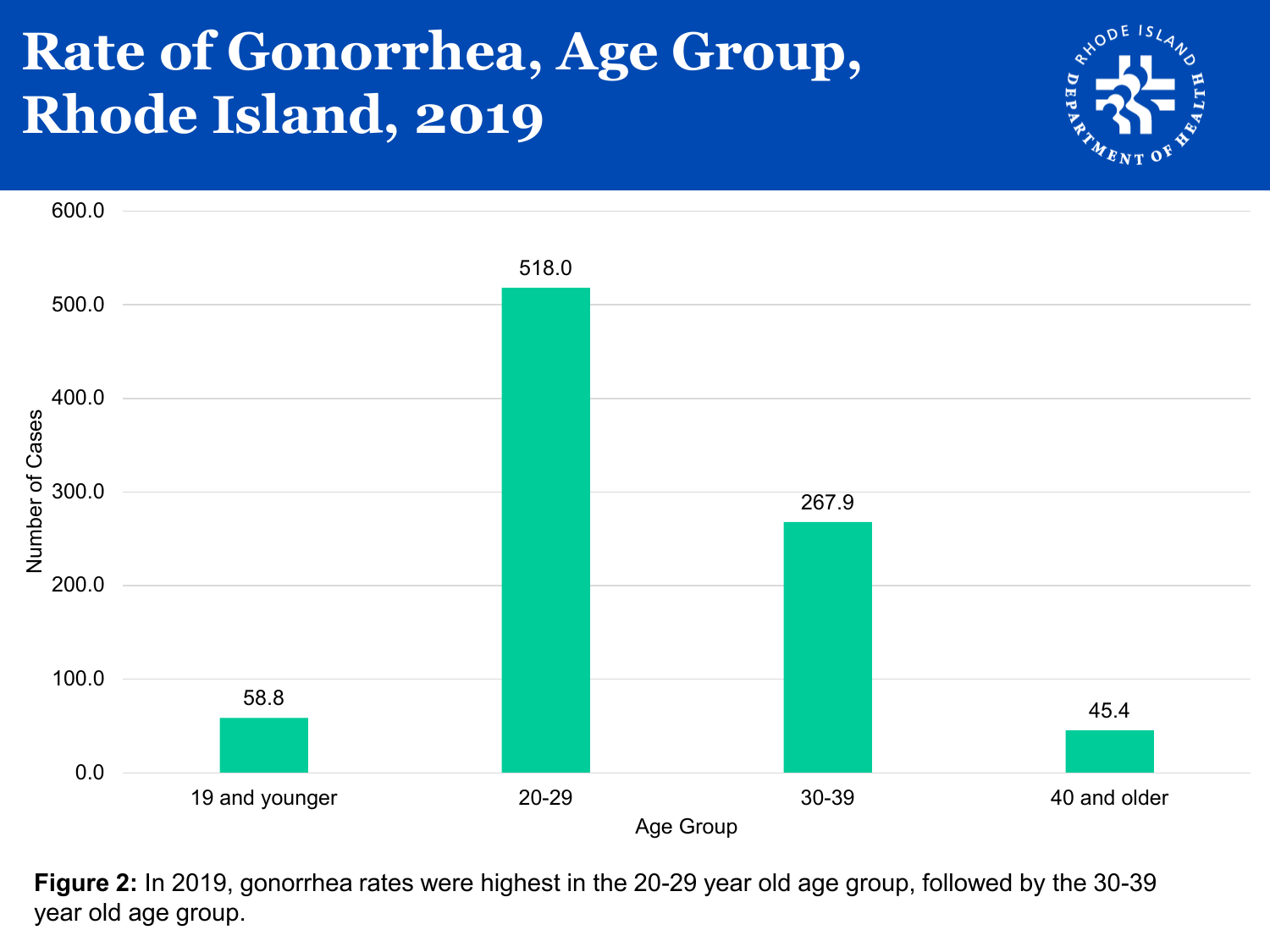## **Rate of Gonorrhea, Sex and Year, Rhode Island, 2015-2019**

Rate per 100,000

Rate per 100,000



186.4

103.6

80.3 94.6 142.8 171.9 31.6 41.2 65.7 84.1 40.0 60.0 80.0 100.0 120.0 140.0 160.0 180.0 200.0 **Male Female** 

0.0 20.0 2015 2016 2017 2018 2019

**Figure 3:** Gonorrhea rates have been higher in males than in females over the last five years, with a rate of 186.4 cases per 100,000 among males and 103.6 cases per 100,000 among females in 2019.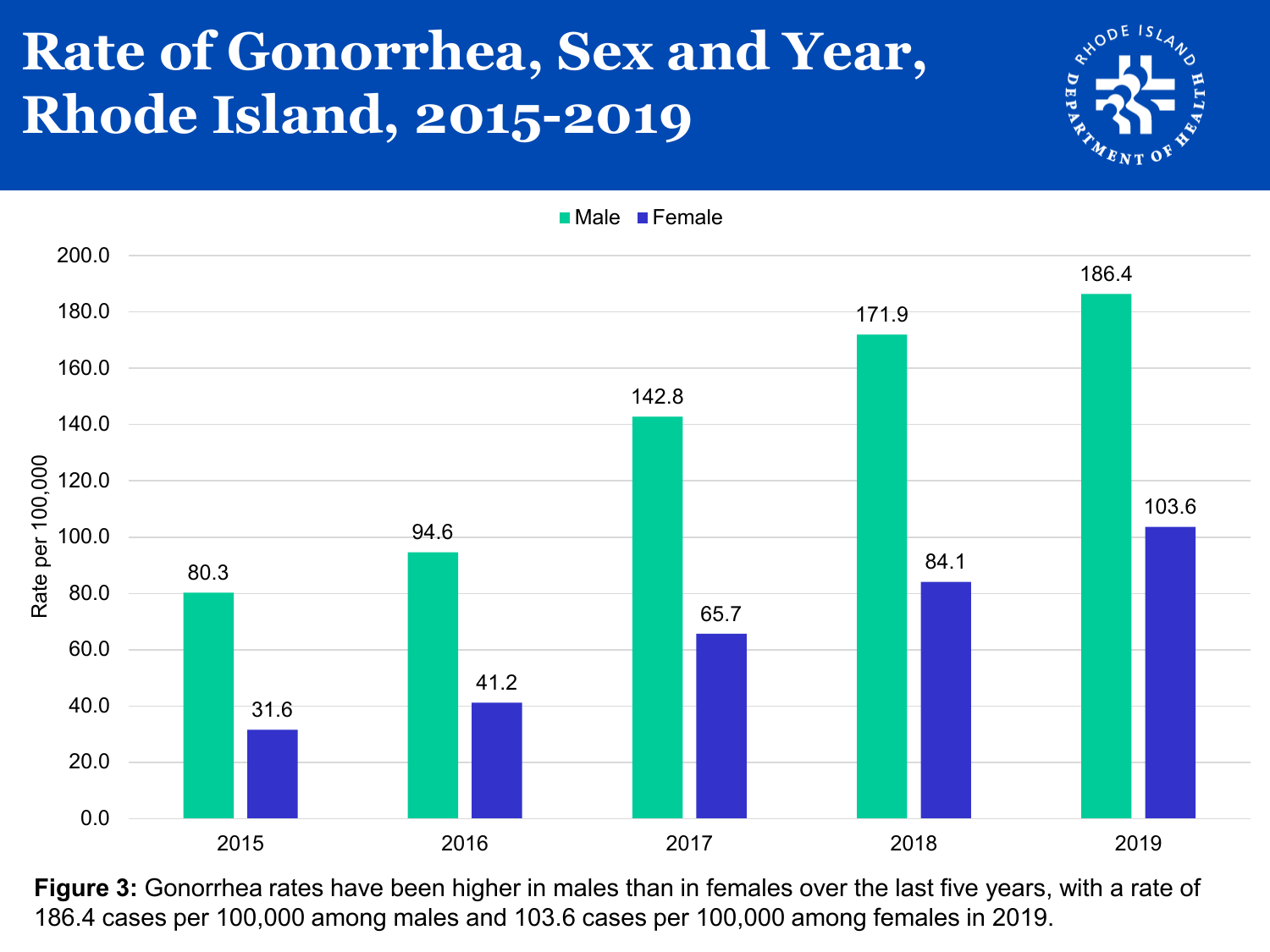## **Rate of Gonorrhea, County and Year, Rhode Island, 2015-2019**



**2015 2016 2017 2018 2019** 



**Figure 4:** Between 2015 and 2019, rates of gonorrhea have been consistently highest in Providence County compared to all other counties.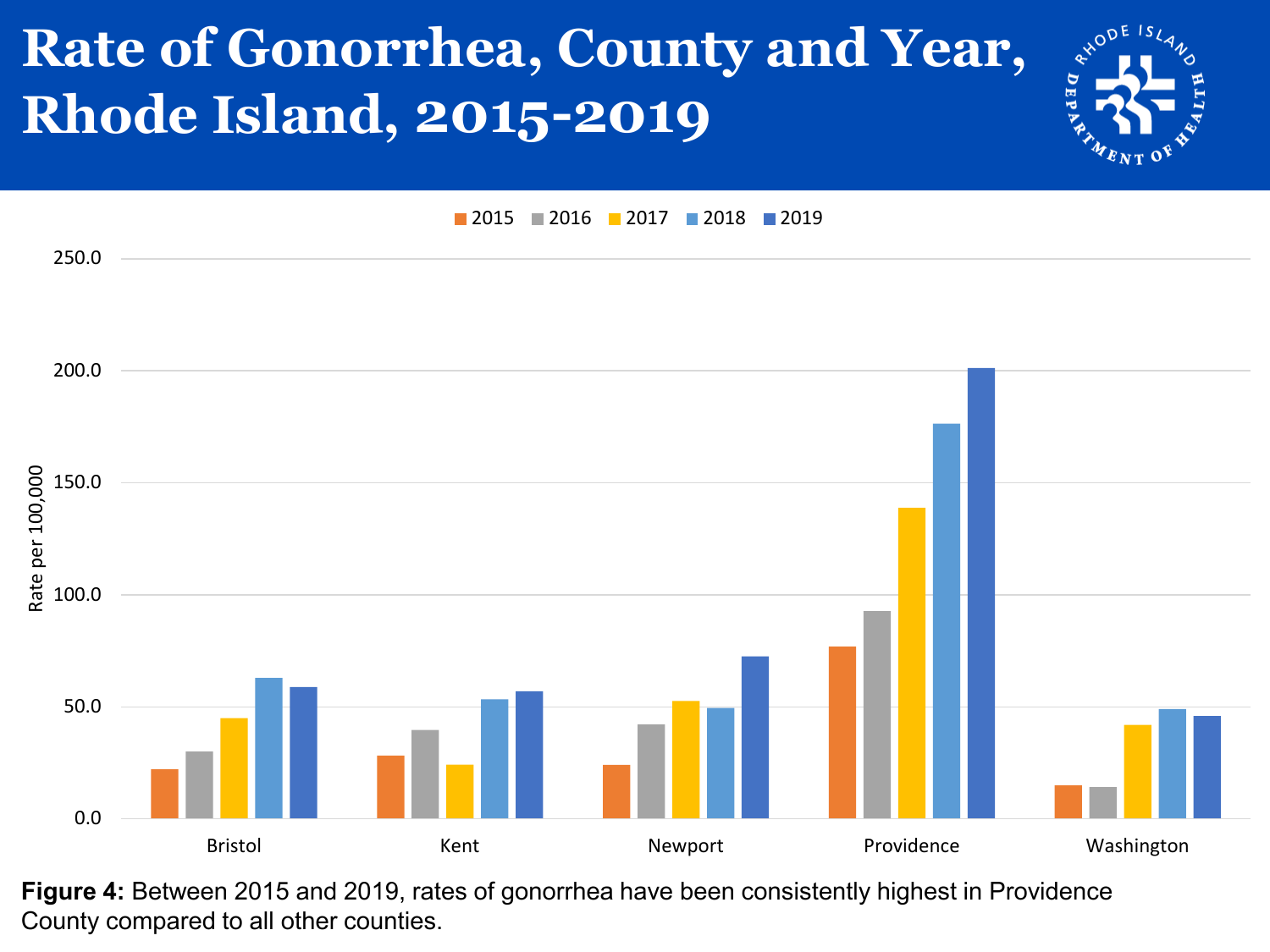#### **Rate of Gonorrhea, Racial/Ethnic Group, Rhode Island, 2019**



**Figure 5:** In 2019, rates of gonorrhea were highest among non-Hispanic Blacks/African Americans.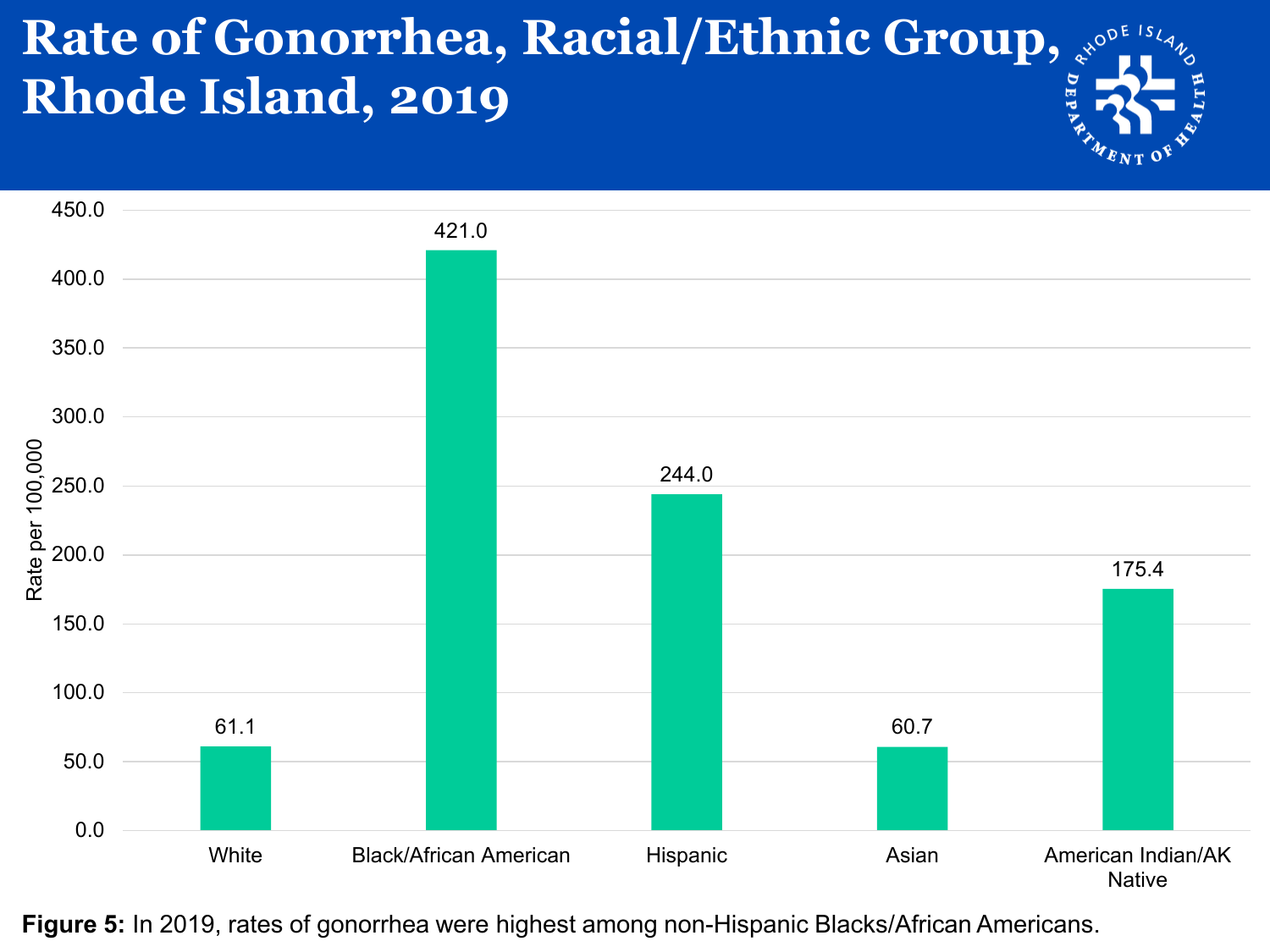#### **Gonorrhea Frequency and Rates by Year, Rhode Island, 2015-2019**



| <b>Table 1. Frequency by Year</b>    |     |     |      |      |      |  |
|--------------------------------------|-----|-----|------|------|------|--|
| 2015<br>2016<br>2019<br>2018<br>2017 |     |     |      |      |      |  |
| <b>Number of Cases</b>               | 580 | 705 | 1087 | 1336 | 1516 |  |

| Table 2. Rate by Year                |      |      |       |       |       |  |
|--------------------------------------|------|------|-------|-------|-------|--|
| 2015<br>2016<br>2019<br>2018<br>2017 |      |      |       |       |       |  |
| <b>Rate per 100,000</b>              | 55.1 | 66.9 | 103.1 | 126.7 | 143.8 |  |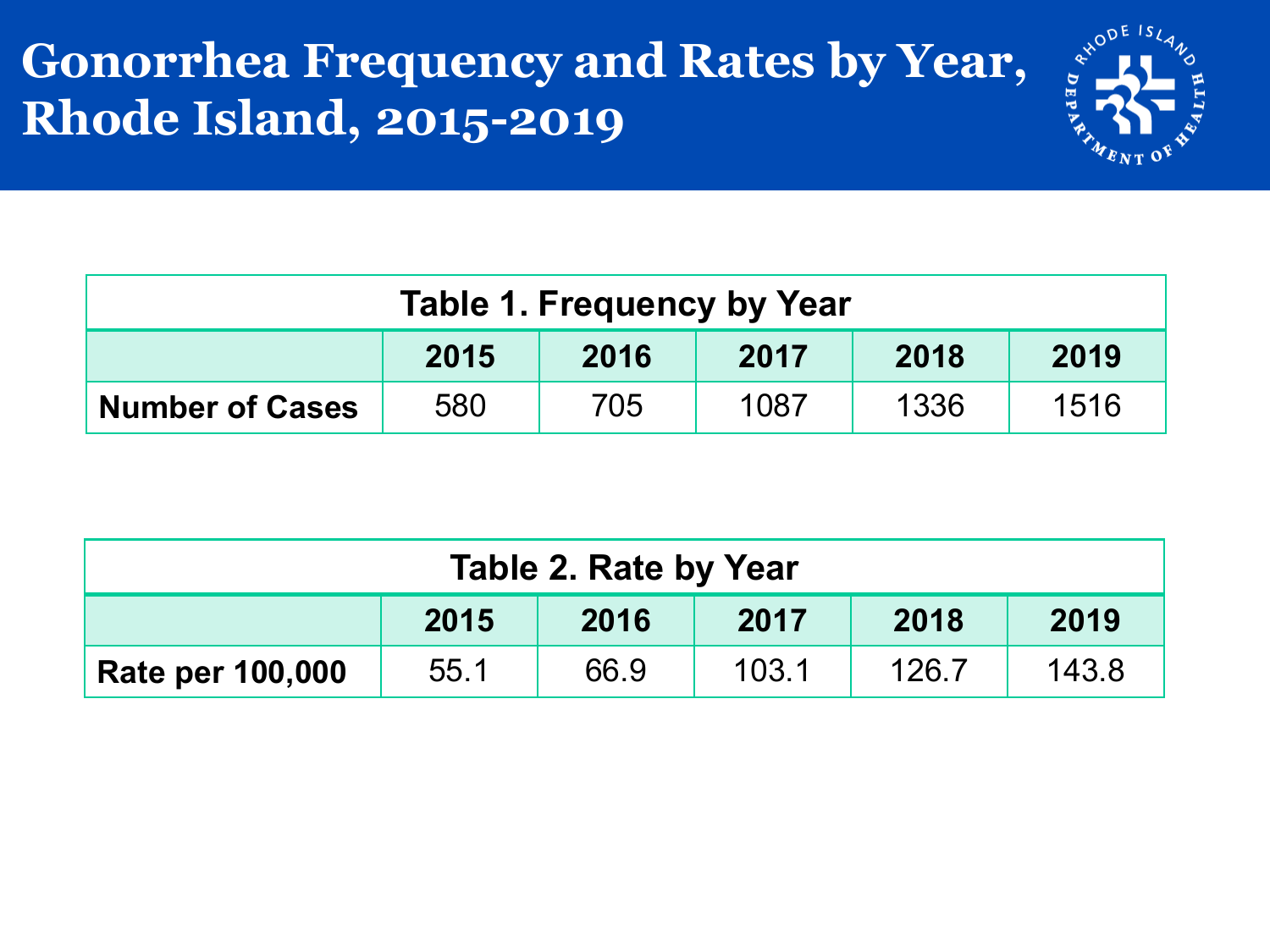#### **Gonorrhea Frequency, Age Group and Year, Rhode Island, 2015-2019**



| Table 3. Frequency by Age Group and Year |                                      |     |      |      |      |  |  |  |
|------------------------------------------|--------------------------------------|-----|------|------|------|--|--|--|
|                                          | 2018<br>2019<br>2015<br>2016<br>2017 |     |      |      |      |  |  |  |
| $0 - 19$                                 | 67                                   | 70  | 181  | 186  | 146  |  |  |  |
| 20-29                                    | 331                                  | 385 | 540  | 648  | 792  |  |  |  |
| 30-39                                    | 118                                  | 145 | 215  | 307  | 339  |  |  |  |
| 40 and<br>older                          | 64                                   | 105 | 151  | 195  | 239  |  |  |  |
| <b>Total</b>                             | 580                                  | 705 | 1087 | 1336 | 1516 |  |  |  |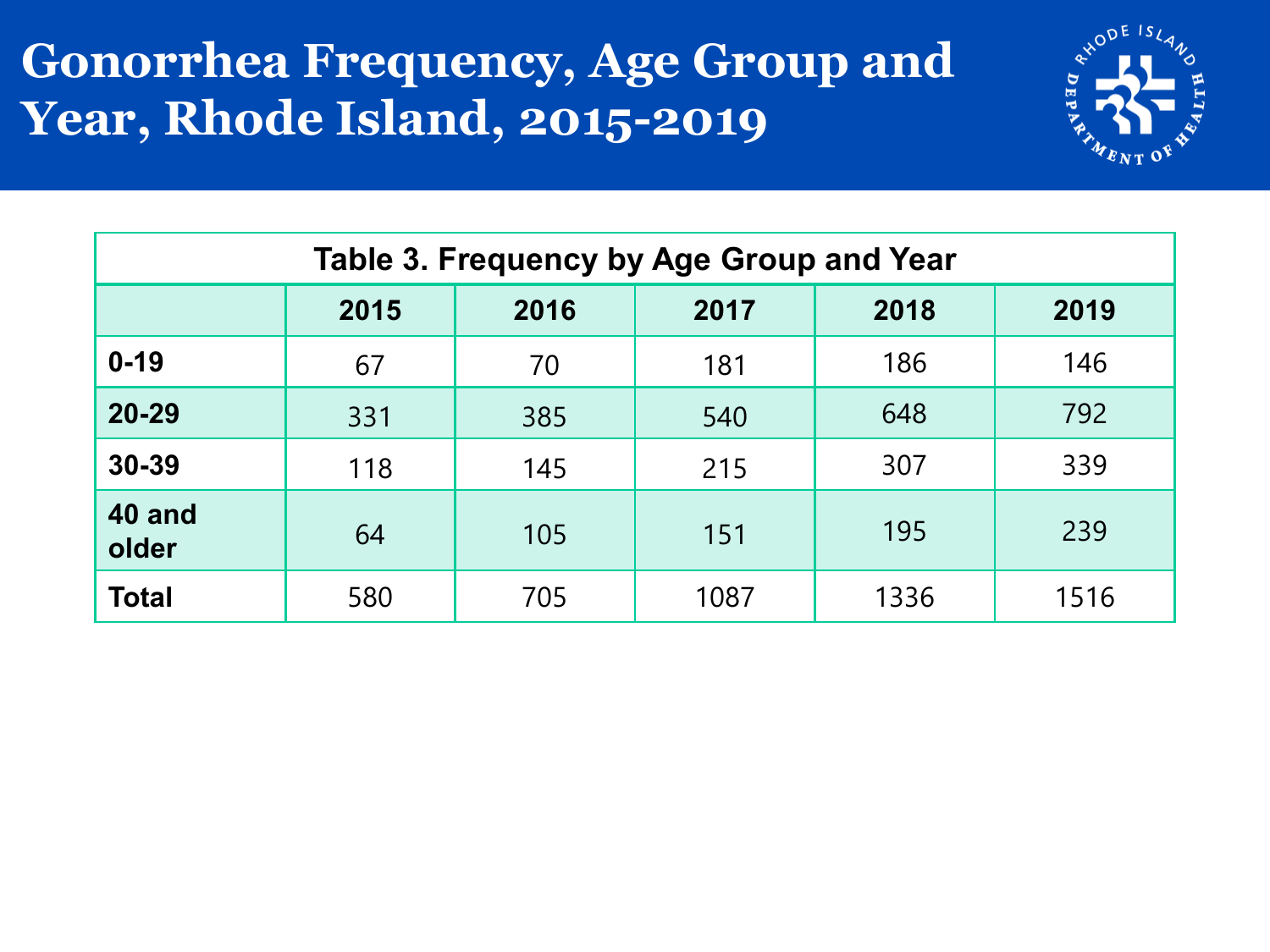#### **Gonorrhea Rates, Age Group and Year, Rhode Island, 2015-2019**



| Table 4. Rate by Age Group and Year |                                      |       |       |       |       |  |  |  |
|-------------------------------------|--------------------------------------|-------|-------|-------|-------|--|--|--|
|                                     | 2015<br>2019<br>2018<br>2016<br>2017 |       |       |       |       |  |  |  |
| $0 - 19$                            | 25.6                                 | 26.7  | 74.7  | 74.9  | 58.8  |  |  |  |
| $20 - 29$                           | 223.7                                | 260.2 | 347.8 | 423.8 | 518.0 |  |  |  |
| 30-39                               | 111.3                                | 116.1 | 87.3  | 242.6 | 267.9 |  |  |  |
| 40 and<br>older                     | 12.4                                 | 20.3  | 3.8   | 37.0  | 45.4  |  |  |  |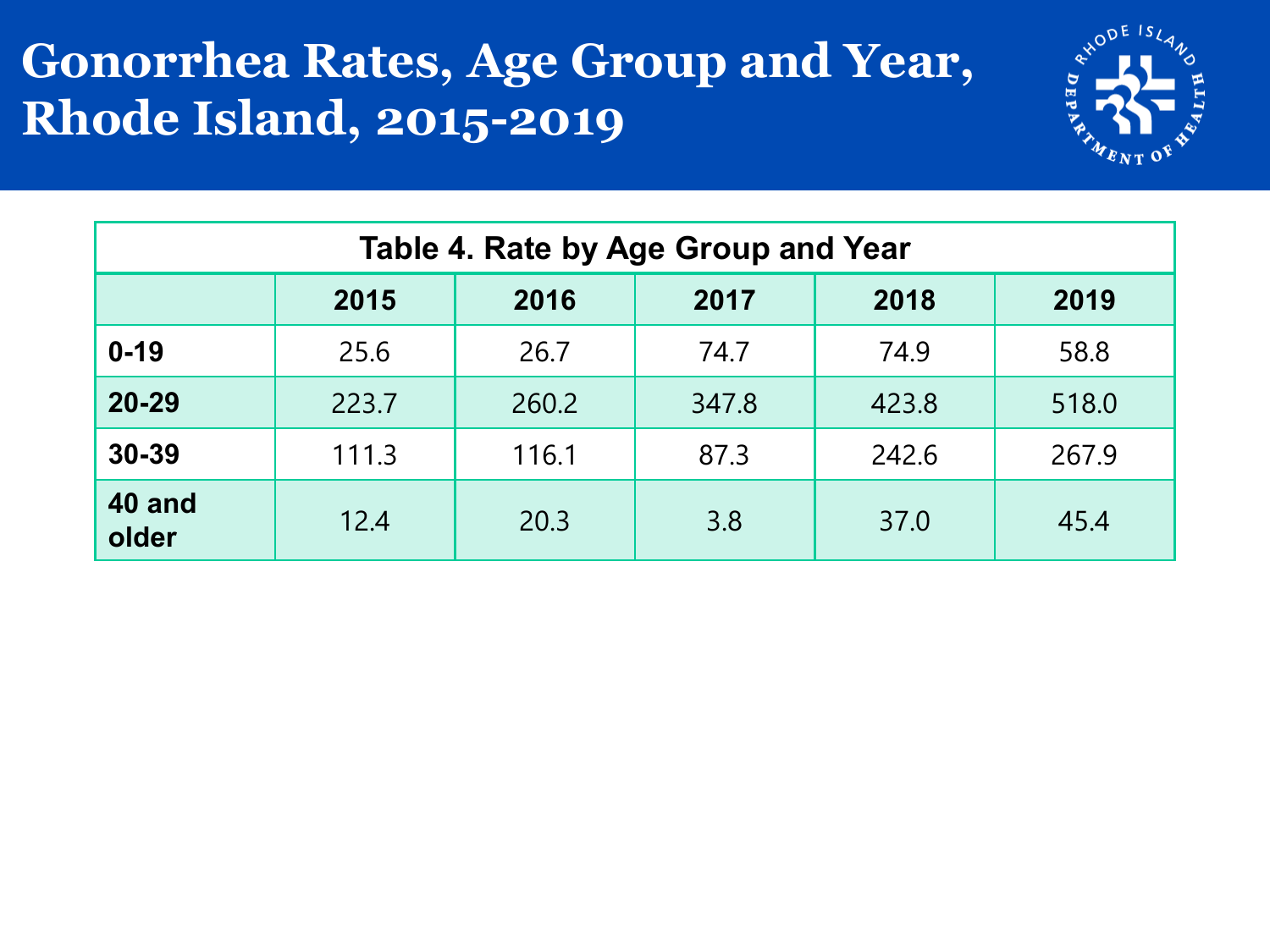#### **Gonorrhea Frequency and Rates, Sex and Year, Rhode Island, 2015-2019**



| <b>Table 5. Frequency by Sex and Year</b> |     |     |      |      |      |  |  |
|-------------------------------------------|-----|-----|------|------|------|--|--|
| 2015<br>2018<br>2017<br>2019<br>2016      |     |     |      |      |      |  |  |
| <b>Female</b>                             | 154 | 224 | 357  | 457  | 563  |  |  |
| <b>Male</b>                               | 426 | 481 | 730  | 879  | 953  |  |  |
| <b>Total</b>                              | 580 | 705 | 1087 | 1336 | 1516 |  |  |

| Table 6. Rate by Sex and Year                          |      |      |      |      |       |  |  |
|--------------------------------------------------------|------|------|------|------|-------|--|--|
| 2018<br>2017<br>2015<br>2016<br>2019                   |      |      |      |      |       |  |  |
| <b>Female</b>                                          | 31.6 | 41.2 | 65.7 | 84.1 | 103.6 |  |  |
| <b>Male</b><br>171.9<br>186.4<br>80.3<br>142.8<br>94.6 |      |      |      |      |       |  |  |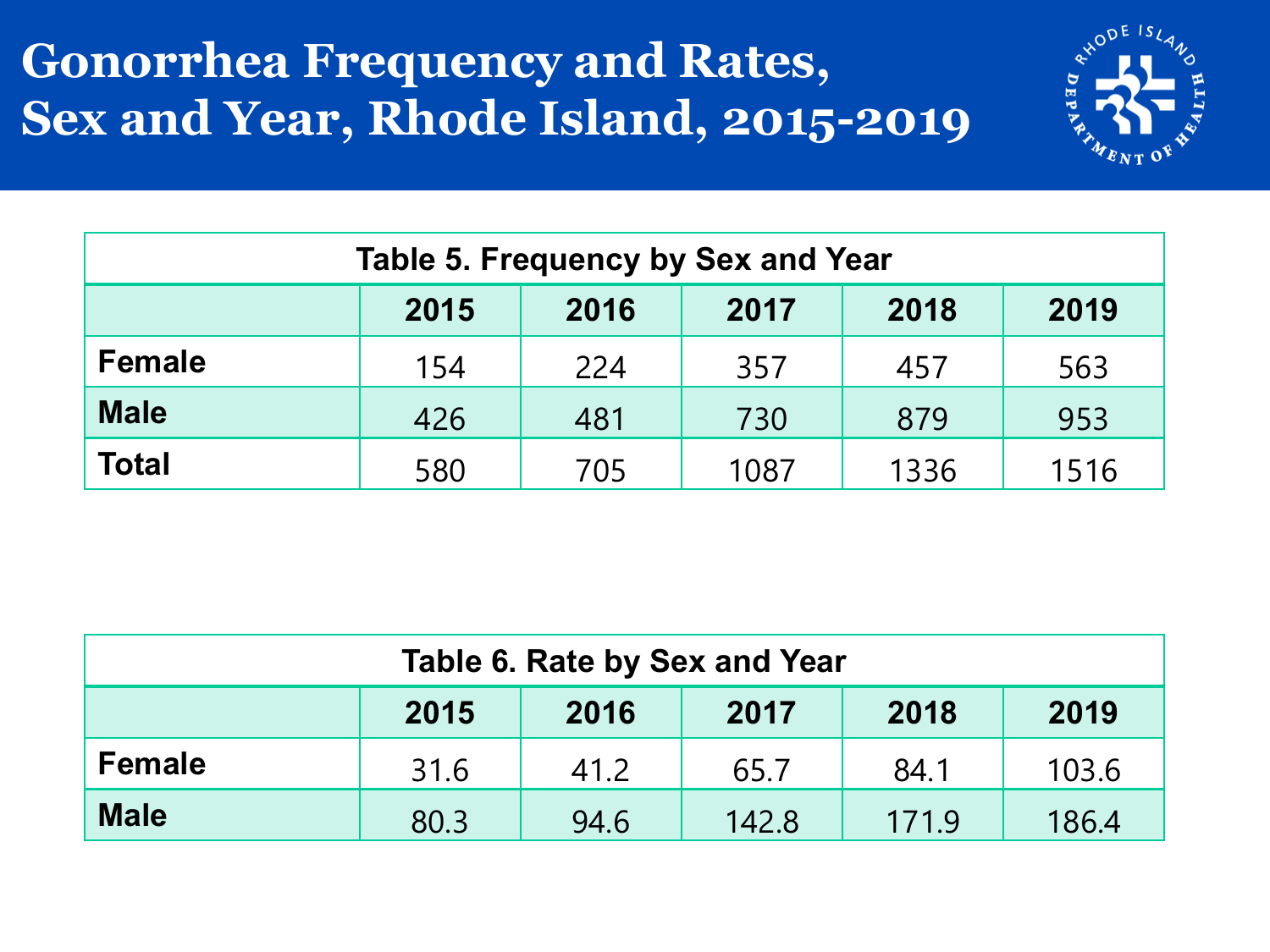#### **Gonorrhea Frequency, County and Year, Rhode Island, 2015-2019**



| Table 7. Frequency by County and Year |      |      |                |                |                |  |  |
|---------------------------------------|------|------|----------------|----------------|----------------|--|--|
|                                       | 2015 | 2016 | 2017           | 2018           | 2019           |  |  |
| <b>Bristol</b>                        | 11   | 15   | 22             | 31             | 29             |  |  |
| <b>Kent</b>                           | 47   | 51   | 81             | 88             | 94             |  |  |
| <b>Newport</b>                        | 20   | 35   | 44             | 41             | 60             |  |  |
| <b>Providence</b>                     | 482  | 582  | 885            | 1114           | 1271           |  |  |
| Washington                            | 19   | 18   | 53             | 62             | 58             |  |  |
| <b>Unknown</b>                        | 1    | 4    | $\overline{2}$ | $\overline{0}$ | $\overline{4}$ |  |  |
| <b>All</b>                            | 580  | 705  | 1087           | 1336           | 1516           |  |  |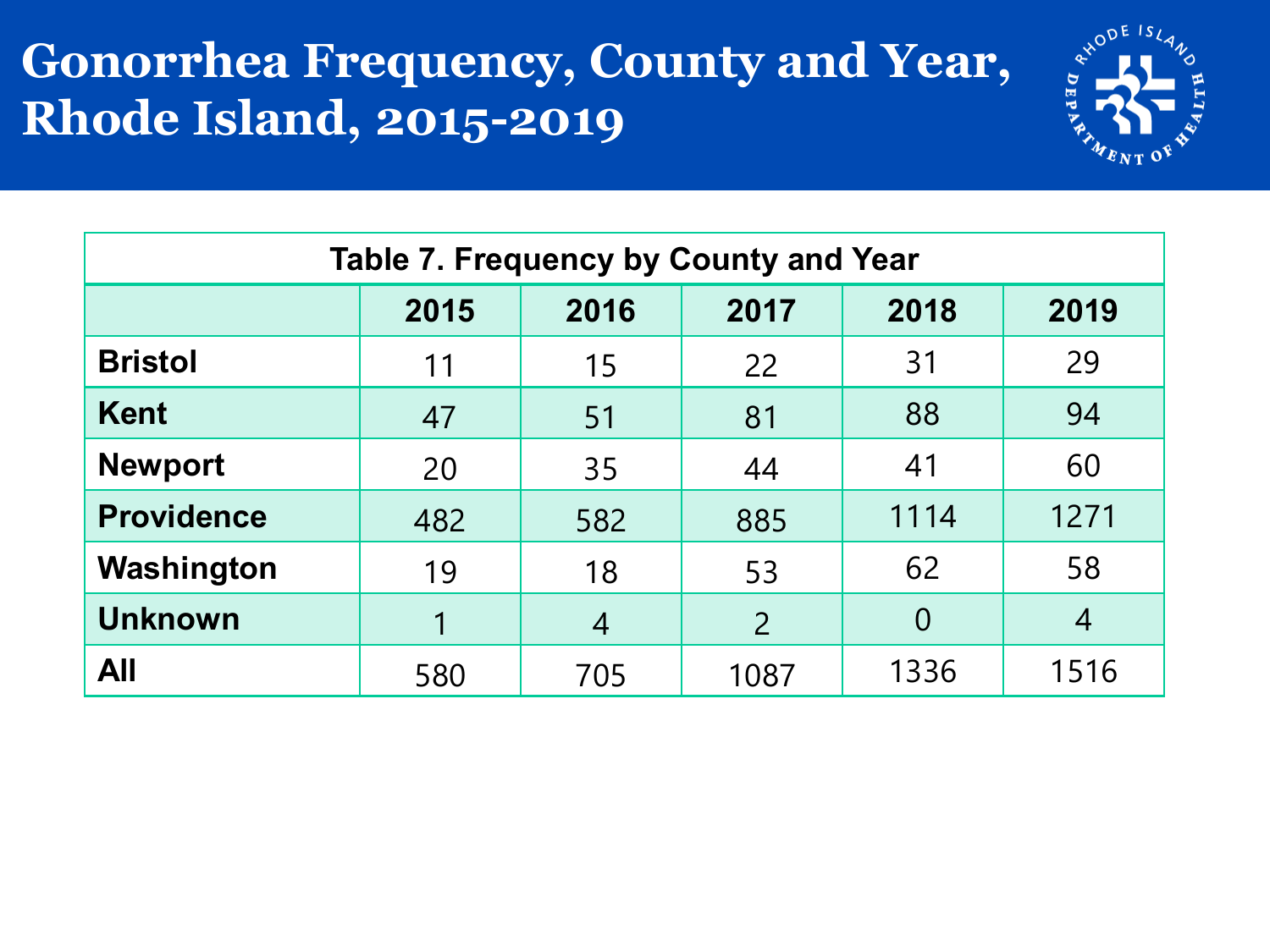#### **Gonorrhea Rates by County and Year, Rhode Island, 2015-2019**



| Table 8. Rate by County and Year |      |      |       |       |       |  |  |
|----------------------------------|------|------|-------|-------|-------|--|--|
|                                  | 2015 | 2016 | 2017  | 2018  | 2019  |  |  |
| <b>Bristol</b>                   | 22.1 | 30.1 | 45.0  | 63.0  | 58.9  |  |  |
| <b>Kent</b>                      | 28.3 | 39.7 | 24.2  | 53.4  | 57.0  |  |  |
| <b>Newport</b>                   | 24.1 | 42.2 | 52.7  | 49.6  | 72.5  |  |  |
| <b>Providence</b>                | 76.9 | 92.8 | 138.9 | 176.4 | 201.3 |  |  |
| Washington                       | 15.0 | 14.2 | 42.0  | 49.1  | 45.9  |  |  |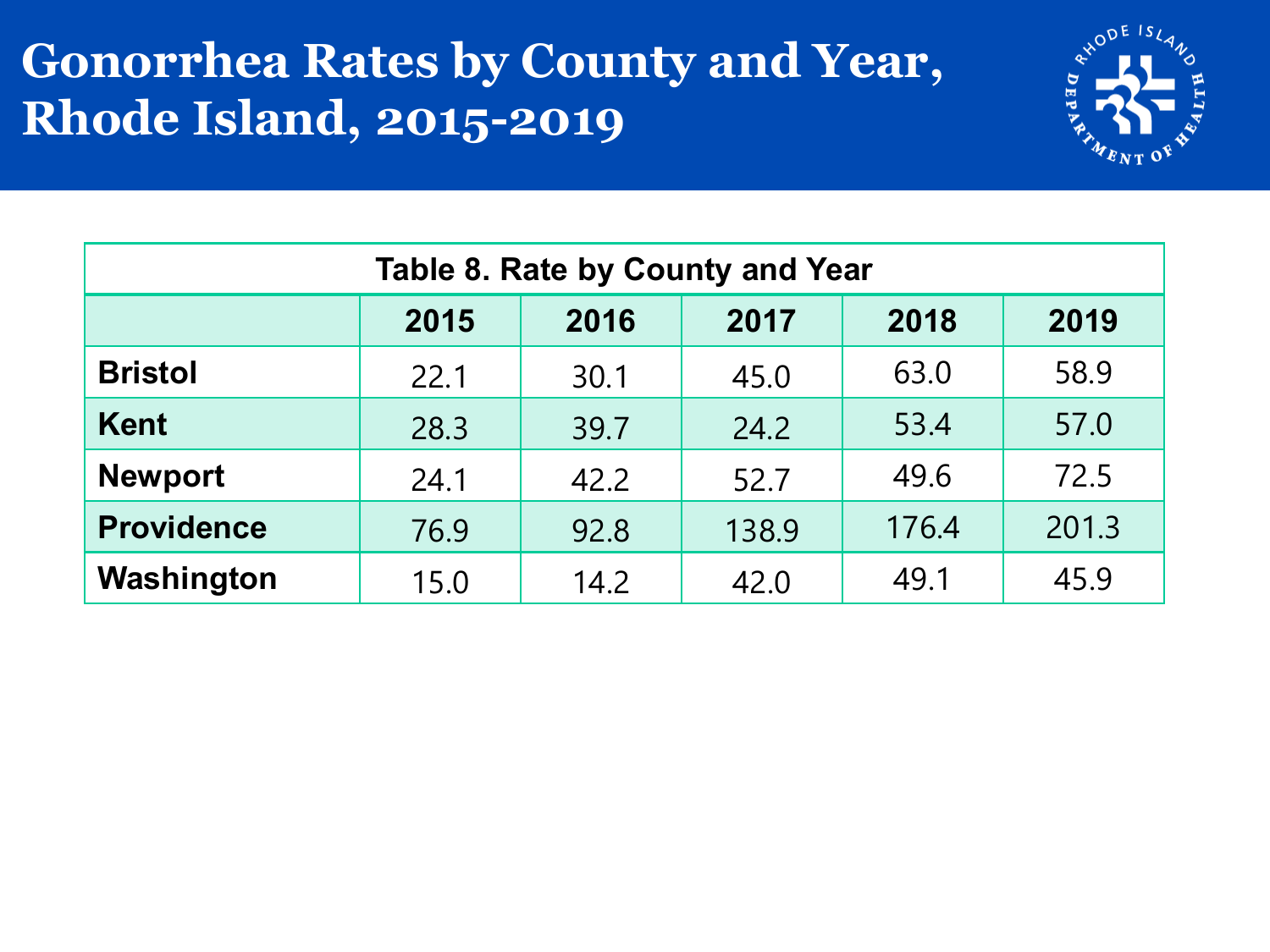## **Notes on Data**



- For years 2015-2016, rates calculated based on 2010 US Census Population.
- For years 2017-2019, rates calculated based on 2016 Rhode Island Population Estimate Data.
- Rates expressed per 100,000 population.